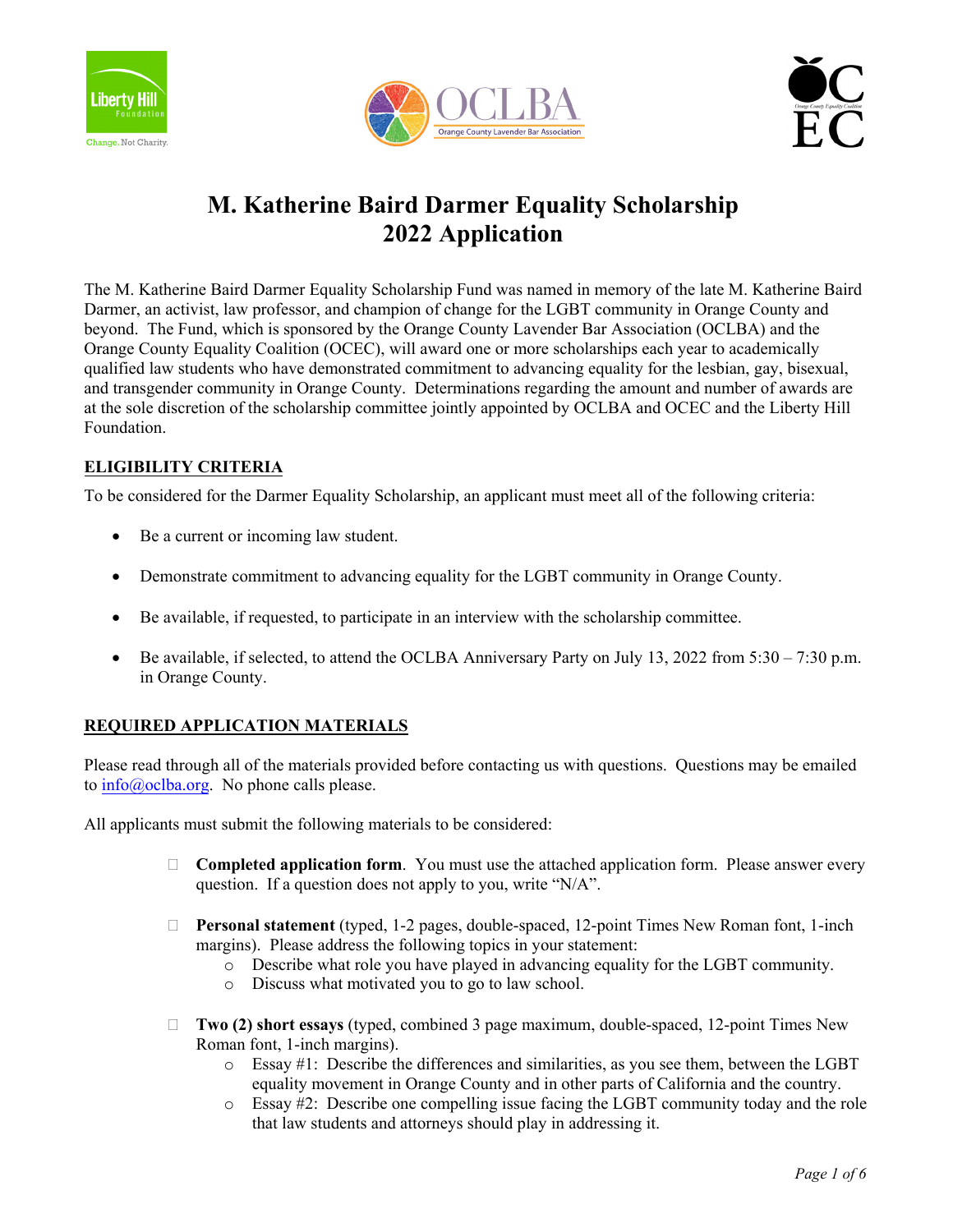





- **Transcripts for all colleges and law schools attended**. Photocopies of official transcripts and online print-outs of grade reports which include your GPA may be used.
- **Résumé**, which details your complete work and community service history.
- The names, phone numbers, and email addresses of **two (2) references** that the scholarship committee may contact as part of its review of your application. The references should be familiar with your academic and/or LGBT advocacy work (no family members or friends).

**All required materials must be submitted in a single email no later than 5:00 p.m. on May 27, 2022.** Please e-mail your materials in Word format or PDF to info@oclba.org**.** Incomplete submissions will not be considered.

#### *Optional Application Materials — Letters of Recommendation*

All applicants are strongly encouraged (but not required) to submit **no more than two (2) letters of recommendation**. The authors should be familiar with your academic and/or LGBT advocacy work (no family members or friends) and the letters should be specific as to the author's knowledge of your strengths and abilities and explain why the author is recommending you for the Darmer Equality Scholarship. These should be **emailed directly by the author to** info@oclba.org **no later than 5:00 p.m. on May 27, 2022**.

#### **TIMELINE**

Due to the volume of applicants, please do not inquire as to the status of your application. We also cannot provide feedback on applications declined for a scholarship.

| <b>Deadline for Receiving Application Materials:</b>     | 5:00 p.m. on May 27, 2022               |
|----------------------------------------------------------|-----------------------------------------|
| Interviews (if necessary) Conducted with Semi-Finalists: | <b>Between May 31-June 10, 2022</b>     |
| <b>Notifications Made By:</b>                            | <b>June 17, 2022</b>                    |
| <b>Award Presented:</b>                                  | July 13, 2022 (OCLBA Anniversary Party) |

*Notice to Applicant: In the event that the applicant receives a scholarship award from the Darmer Equality Scholarship Fund of the Liberty Hill Foundation, the applicant agrees to provide follow-up information as reasonably requested, including official transcripts and whether or not the applicant eventually earned her/his degree, and furthermore agrees to allow the Darmer Equality Scholarship Fund of the Liberty Hill Foundation to use her/his name and eventual success in obtaining her/his degrees in brochures and other informational literature describing the Darmer Equality Scholarship Fund and the involvement of OCLBA, OCEC, donors, and the Foundation with the Darmer Equality Scholarship Fund.*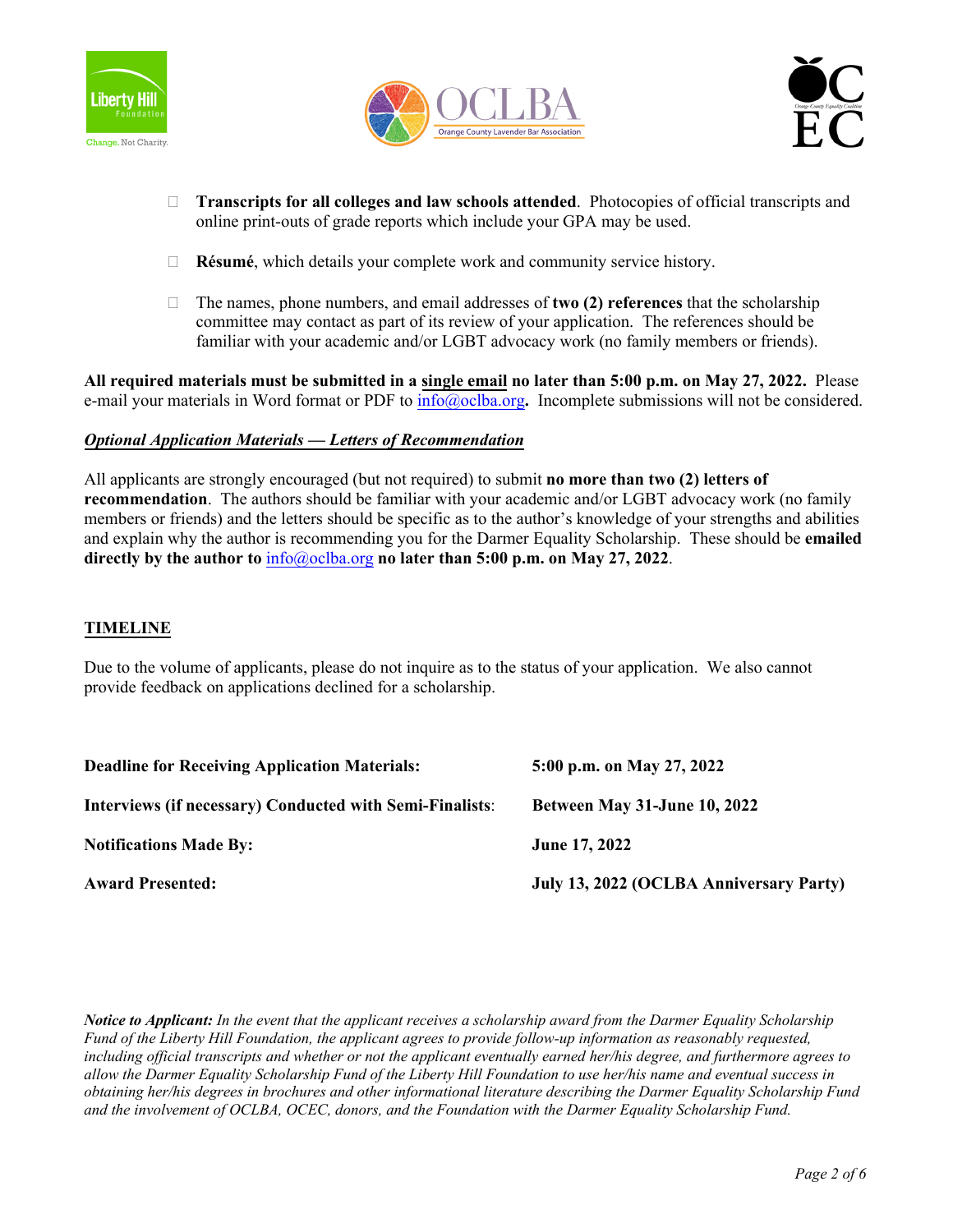





# **M. Katherine Baird Darmer Equality Scholarship Application Form**

*Please type or print legibly in black or dark blue ink.* 

# **PERSONAL INFORMATION**

| 1. Name:                                                                                                                                                                                                                                                                                                                                                                              |                               |
|---------------------------------------------------------------------------------------------------------------------------------------------------------------------------------------------------------------------------------------------------------------------------------------------------------------------------------------------------------------------------------------|-------------------------------|
| First<br>Middle                                                                                                                                                                                                                                                                                                                                                                       | Last                          |
|                                                                                                                                                                                                                                                                                                                                                                                       |                               |
|                                                                                                                                                                                                                                                                                                                                                                                       |                               |
| 4. Home Phone:<br>$\begin{picture}(20,10) \put(0,0){\line(1,0){10}} \put(15,0){\line(1,0){10}} \put(15,0){\line(1,0){10}} \put(15,0){\line(1,0){10}} \put(15,0){\line(1,0){10}} \put(15,0){\line(1,0){10}} \put(15,0){\line(1,0){10}} \put(15,0){\line(1,0){10}} \put(15,0){\line(1,0){10}} \put(15,0){\line(1,0){10}} \put(15,0){\line(1,0){10}} \put(15,0){\line(1$                 |                               |
| $\begin{picture}(20,10) \put(0,0){\vector(1,0){100}} \put(15,0){\vector(1,0){100}} \put(15,0){\vector(1,0){100}} \put(15,0){\vector(1,0){100}} \put(15,0){\vector(1,0){100}} \put(15,0){\vector(1,0){100}} \put(15,0){\vector(1,0){100}} \put(15,0){\vector(1,0){100}} \put(15,0){\vector(1,0){100}} \put(15,0){\vector(1,0){100}} \put(15,0){\vector(1,0){100}} \$<br>5. Cell Phone: |                               |
|                                                                                                                                                                                                                                                                                                                                                                                       |                               |
| 7. Date of Birth: $\frac{1}{\sqrt{2}}$                                                                                                                                                                                                                                                                                                                                                |                               |
| 8. Marital / Relationship Status: □ Never Married □ Married<br>$\Box$ Separated $\Box$ Divorced                                                                                                                                                                                                                                                                                       | $\Box$ Partnered<br>□ Widowed |
| 9. Do you have any children?<br>$\Box$ No<br>$\Box$ Yes, their age(s) are:                                                                                                                                                                                                                                                                                                            |                               |
| 10. I am a member of :<br>$\square$ Orange County Lavender Bar Association<br>$\Box$ Orange County Equality Coalition                                                                                                                                                                                                                                                                 |                               |
| 11. Describe your ties, if any, to Orange County and/or California.<br>(Only use the space provided below)                                                                                                                                                                                                                                                                            |                               |
|                                                                                                                                                                                                                                                                                                                                                                                       |                               |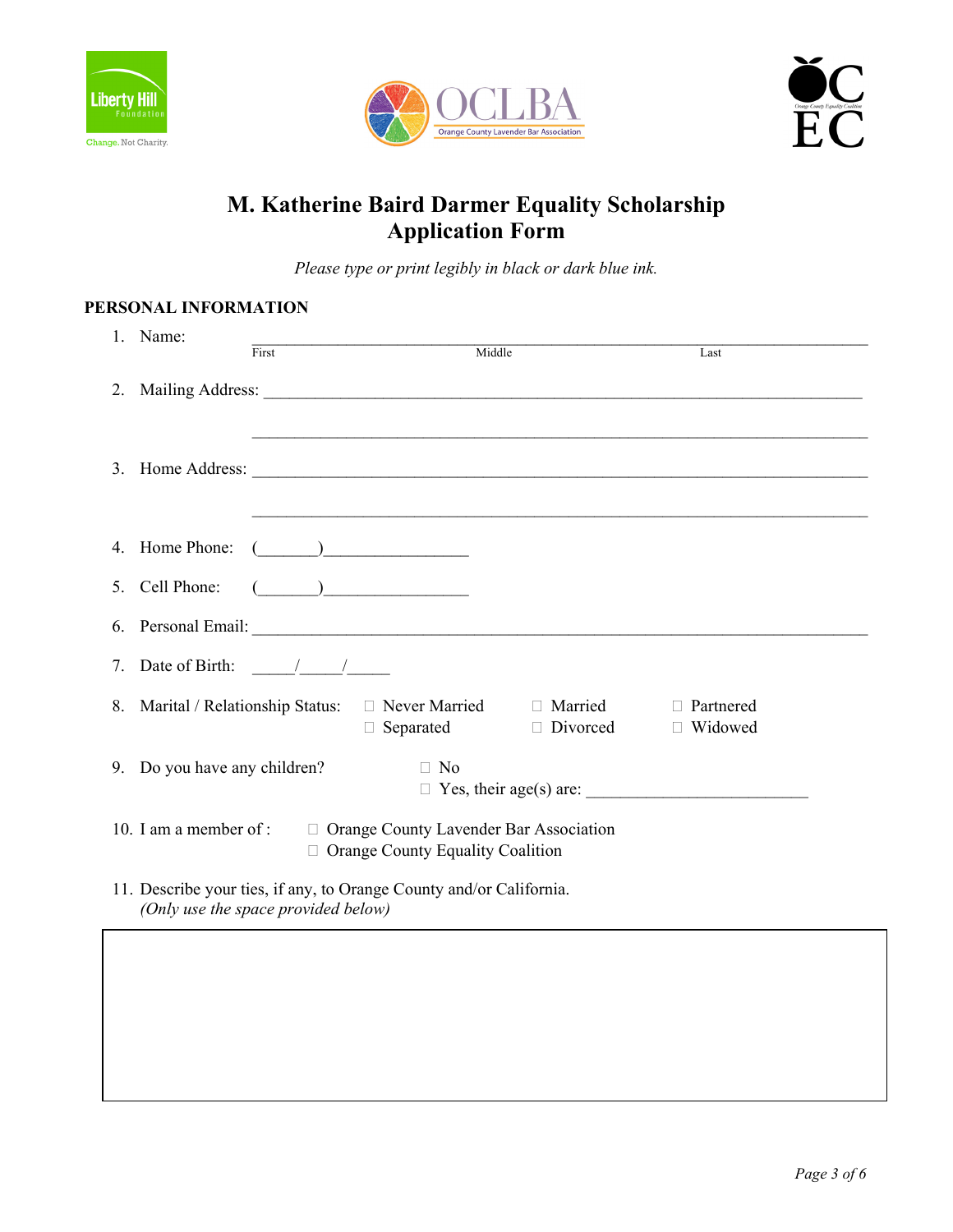





## **EDUCATION**

12. Please complete the following even if this information is included elsewhere in your materials. Attach an additional sheet, if necessary.

| <b>High Schools</b><br>(Name and Complete Address) | Date(s)<br><b>Attended</b> | Diploma/GED<br>(Y/N) | Date<br>Awarded | Unweighed<br><b>GPA</b> | Weighed<br><b>GPA</b> |
|----------------------------------------------------|----------------------------|----------------------|-----------------|-------------------------|-----------------------|
|                                                    |                            |                      |                 |                         |                       |
|                                                    |                            |                      |                 |                         |                       |
|                                                    |                            |                      |                 |                         |                       |
|                                                    |                            |                      |                 |                         |                       |
|                                                    |                            |                      |                 |                         |                       |
|                                                    |                            |                      |                 |                         |                       |

| <b>Undergraduate Colleges/Universities</b><br>(Name and Complete Address) | Date(s)<br><b>Attended</b> | <b>Degree</b><br>Sought | Major | Cumulative<br><b>GPA</b> |
|---------------------------------------------------------------------------|----------------------------|-------------------------|-------|--------------------------|
|                                                                           |                            |                         |       |                          |
|                                                                           |                            |                         |       |                          |
|                                                                           |                            |                         |       |                          |
|                                                                           |                            |                         |       |                          |
|                                                                           |                            |                         |       |                          |

| <b>Law School</b><br>(Name and Complete Address) | <b>Full</b><br><b>Time/Part</b><br>Time | <b>Legal Area</b><br>of Interest | <b>Expected</b><br><b>Graduation Date</b> | Cumulative<br><b>GPA</b> |
|--------------------------------------------------|-----------------------------------------|----------------------------------|-------------------------------------------|--------------------------|
|                                                  |                                         |                                  |                                           |                          |
|                                                  |                                         |                                  |                                           |                          |

## **TEST INFORMATION**

13. LSAT:

| Date taken/ | Score | Date taken/ | Score |
|-------------|-------|-------------|-------|
| To be taken |       | To be taken |       |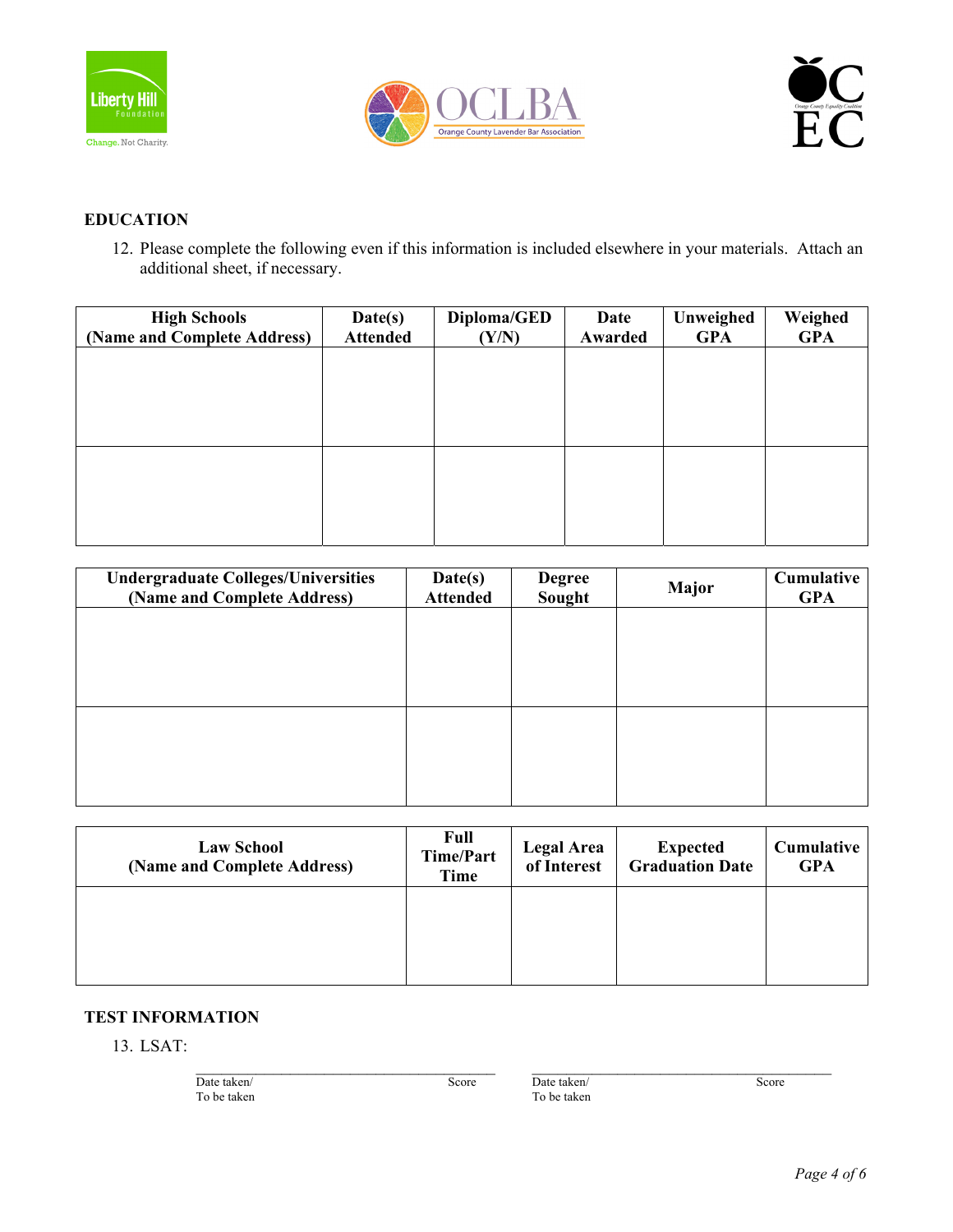





## **COMMUNITY SERVICE, EXTRACURRICULAR ACTIVITIES, HONORS & AWARDS**

14. Please list no more than seven of your community service and extracurricular activities **in the order of their importance** to you. *(Only use the space provided below)*

| Activity | To-From<br><b>Dates</b><br><b>Involved</b> | <b>Hours</b><br>Per<br>Week | <b>Positions Held or Honors Won</b> |
|----------|--------------------------------------------|-----------------------------|-------------------------------------|
|          |                                            |                             |                                     |
|          |                                            |                             |                                     |
|          |                                            |                             |                                     |
|          |                                            |                             |                                     |
|          |                                            |                             |                                     |
|          |                                            |                             |                                     |
|          |                                            |                             |                                     |
|          |                                            |                             |                                     |

15. Briefly describe any academic honors and awards earned during college or law school (if already enrolled).

*(Only use the space provided below)*